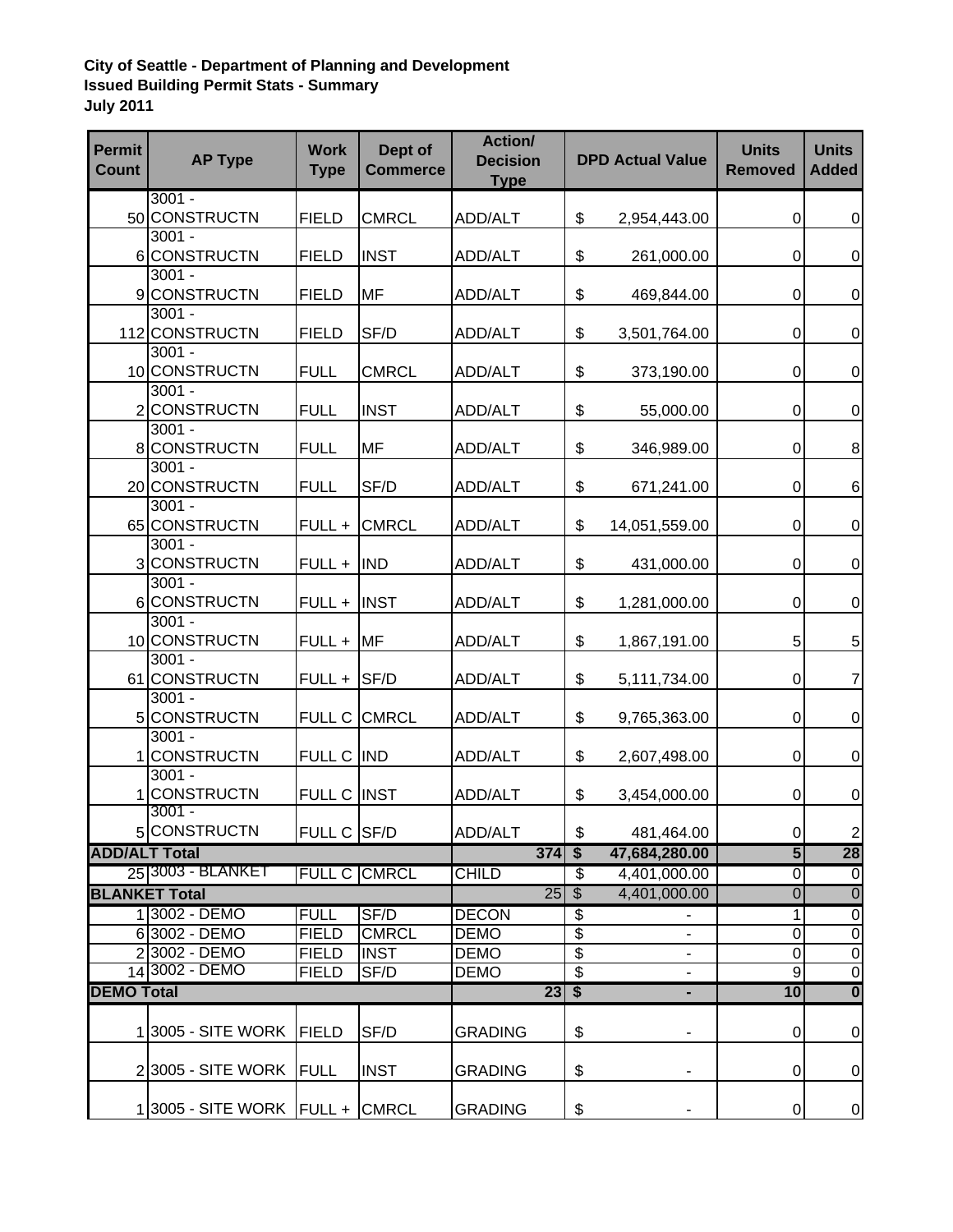## **City of Seattle - Department of Planning and Development Issued Building Permit Stats - Summary July 2011**

| <b>Permit</b><br><b>Count</b> | <b>AP Type</b>                 | <b>Work</b><br><b>Type</b>   | Dept of<br><b>Commerce</b> | <b>Action/</b><br><b>Decision</b><br><b>Type</b> |                       | <b>DPD Actual Value</b> | <b>Units</b><br><b>Removed</b> | <b>Units</b><br><b>Added</b>     |
|-------------------------------|--------------------------------|------------------------------|----------------------------|--------------------------------------------------|-----------------------|-------------------------|--------------------------------|----------------------------------|
|                               |                                |                              |                            |                                                  |                       |                         |                                |                                  |
|                               | $1 3005 - SITE WORK  FULL +$   |                              | <b>SF/D</b>                | <b>GRADING</b>                                   | \$                    |                         | 0                              | $\boldsymbol{0}$                 |
|                               | 33005 - SITE WORK FULL C SF/D  |                              |                            | <b>GRADING</b>                                   | \$                    |                         | 0                              | $\mathbf 0$                      |
| <b>GRADING Total</b>          |                                |                              | $\overline{8}$             | $\overline{\$}$                                  |                       | $\overline{0}$          | $\overline{0}$                 |                                  |
|                               | $1004 -$                       |                              |                            |                                                  |                       |                         |                                |                                  |
|                               | 36 MECHANICAL                  | <b>FIELD</b>                 | <b>CMRCL</b>               | <b>MECHANICAL</b>                                | \$                    |                         | 0                              | $\boldsymbol{0}$                 |
|                               | $1004 -$                       |                              |                            |                                                  |                       |                         |                                |                                  |
|                               | 1 MECHANICAL                   | <b>FIELD</b>                 | <b>MF</b>                  | <b>MECHANICAL</b>                                | \$                    |                         | 0                              | $\overline{0}$                   |
|                               | $1004 -$<br>17 MECHANICAL      |                              |                            |                                                  |                       |                         |                                |                                  |
|                               | $1004 -$                       | <b>FULL</b>                  | <b>CMRCL</b>               | <b>MECHANICAL</b>                                | \$                    | 283,657.00              | 0                              | $\mathbf 0$                      |
|                               | 16 MECHANICAL                  | FULL +                       | <b>CMRCL</b>               | <b>MECHANICAL</b>                                | \$                    | 547,686.00              | 0                              | $\mathbf 0$                      |
|                               | $1004 -$                       |                              |                            |                                                  |                       |                         |                                |                                  |
|                               | 1 MECHANICAL                   | FULL +                       | <b>INST</b>                | <b>MECHANICAL</b>                                | \$                    | 35,000.00               | 0                              | $\boldsymbol{0}$                 |
|                               | $1004 -$                       |                              |                            |                                                  |                       |                         |                                |                                  |
|                               | 13 MECHANICAL                  | FULL C CMRCL                 |                            | <b>MECHANICAL</b>                                | \$                    | 4,771,387.00            | 0                              | $\mathbf 0$                      |
|                               | $1004 -$                       |                              |                            |                                                  |                       |                         |                                |                                  |
|                               | 5 MECHANICAL                   | FULL C INST                  |                            | <b>MECHANICAL</b>                                | \$                    | 1,793,128.00            | 0                              | $\mathbf 0$                      |
| <b>MECHANICAL Total</b>       |                                |                              | <b>89</b>                  | $\overline{\$}$                                  | 7,430,858.00          | $\overline{0}$          | $\overline{0}$                 |                                  |
|                               | $3001 -$                       |                              |                            |                                                  |                       |                         |                                |                                  |
|                               | 1 CONSTRUCTN                   | <b>FIELD</b>                 | SF/D                       | <b>NEW</b>                                       | \$                    | 4,045.00                | 0                              | $\mathbf 0$                      |
|                               | $3001 -$                       |                              |                            |                                                  |                       |                         |                                |                                  |
|                               | 1 CONSTRUCTN                   | <b>FULL</b>                  | SF/D                       | <b>NEW</b>                                       | \$                    | 106,025.00              | 0                              | $\mathbf 0$                      |
|                               | $3001 -$                       |                              |                            |                                                  |                       |                         |                                |                                  |
|                               | 1 CONSTRUCTN<br>$3001 -$       | FULL +                       | <b>CMRCL</b>               | <b>NEW</b>                                       | \$                    | 20,023.00               | 0                              | $\mathbf 0$                      |
|                               | 20 CONSTRUCTN                  | FULL +                       | SF/D                       | <b>NEW</b>                                       | \$                    | 5,163,838.00            | 0                              | 20                               |
|                               | $3001 -$                       |                              |                            |                                                  |                       |                         |                                |                                  |
|                               | 7 CONSTRUCTN                   |                              | FULL C CMRCL               | <b>NEW</b>                                       | \$                    | 39,064,568.00           | 0                              | 253                              |
|                               | $3001 -$                       |                              |                            |                                                  |                       |                         |                                |                                  |
|                               | 1 CONSTRUCTN                   | <b>FULL C</b>                | <b>INST</b>                | <b>NEW</b>                                       | \$                    | 1,059,595.00            | 0                              | $\overline{0}$                   |
|                               | $3001 -$                       |                              |                            |                                                  |                       |                         |                                |                                  |
|                               | 1 CONSTRUCTN                   | FULL C MF                    |                            | <b>NEW</b>                                       | \$                    | 685,479.00              | 0                              | $\overline{\mathbf{4}}$          |
|                               | $3001 -$                       |                              |                            |                                                  |                       |                         |                                |                                  |
|                               | 9 CONSTRUCTN                   | FULL C SF/D                  |                            | <b>NEW</b>                                       | \$                    | 3,376,690.00            | 0                              | 12                               |
| <b>NEW Total</b>              |                                |                              | 41                         | $\overline{\mathbb{S}}$                          | 49,480,263.00         | $\overline{0}$          | 289                            |                                  |
|                               | $3001 -$                       |                              |                            |                                                  |                       |                         |                                |                                  |
|                               | 1 CONSTRUCTN                   | <b>FIELD</b>                 | SF/D<br><b>CMRCL</b>       | <b>NONE</b>                                      | \$<br>$\overline{\$}$ |                         | 0<br>$\overline{0}$            | $\mathbf 0$                      |
|                               | 1 3002 - DEMO<br>1 3002 - DEMO | <b>FIELD</b><br><b>FIELD</b> | SF/D                       | <b>NONE</b><br><b>NONE</b>                       | $\overline{\$}$       | $\blacksquare$          | $\overline{2}$                 | $\overline{0}$<br>$\overline{0}$ |
| <b>NONE Total</b>             |                                |                              |                            | $\overline{3}$                                   | $\overline{\$}$       |                         | $\overline{2}$                 | $\overline{0}$                   |
|                               | $1004 -$                       |                              |                            |                                                  |                       |                         |                                |                                  |
|                               | 39 MECHANICAL                  | <b>FULL</b>                  | <b>CMRCL</b>               | <b>SPRINKLER</b>                                 | \$                    | 2,100,000.00            | 0                              | $\pmb{0}$                        |
|                               | $1004 -$                       |                              |                            |                                                  |                       |                         |                                |                                  |
|                               | 1 MECHANICAL                   | <b>FULL</b>                  | <b>INST</b>                | <b>SPRINKLER</b>                                 | \$                    |                         | 0                              | $\overline{0}$                   |